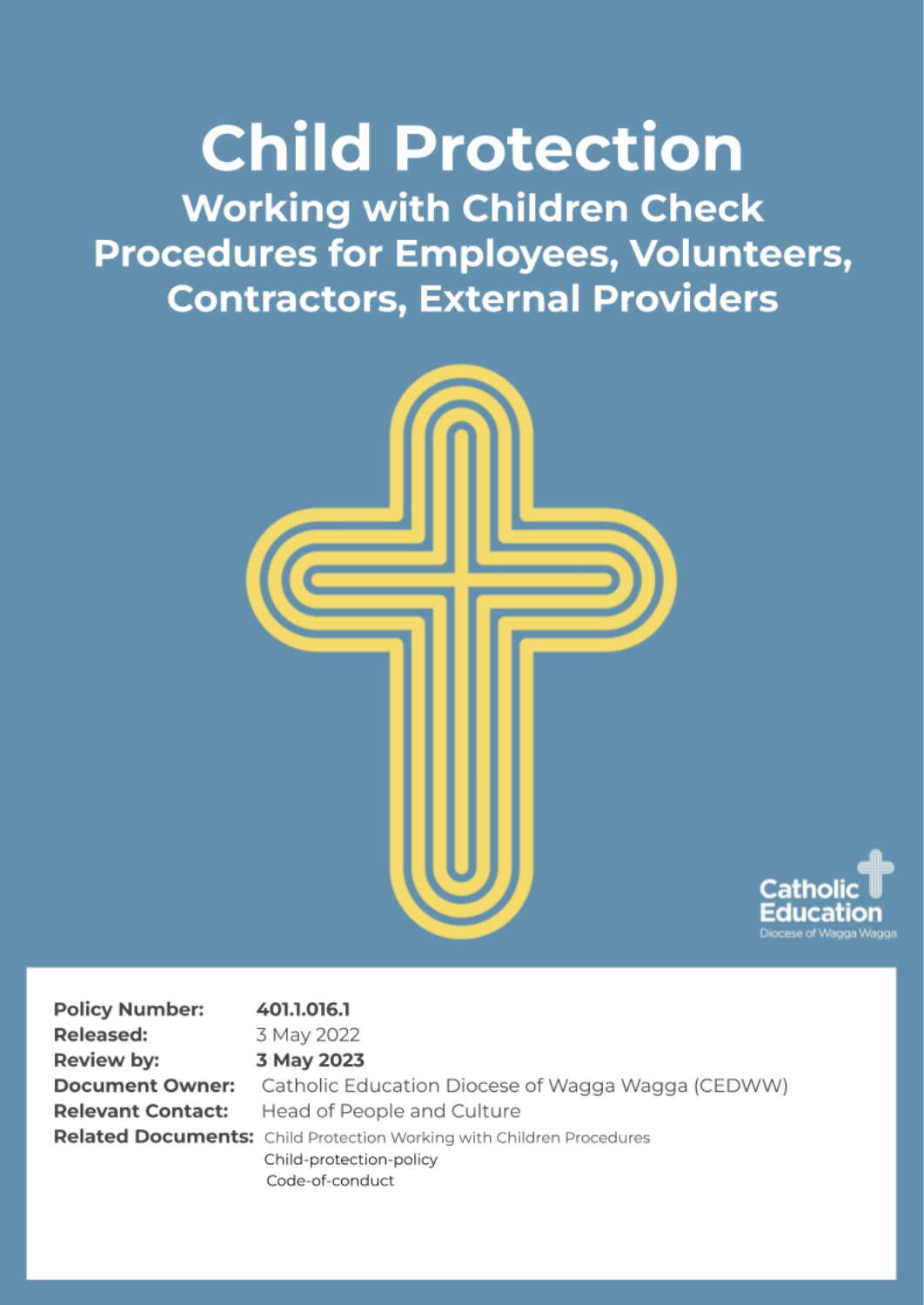# **Guidelines for Schools Working with Children Checks (WWCC) for Employees, Volunteers, Contractors, External Providers**

# **Purpose**

All Catholic school communities in the Diocese of Wagga Wagga (DWW) are committed to providing a safe and supportive environment for youth, children, staff and volunteers. School communities have the right to expect that staff, volunteers or contractors who are employed or engaged in the Diocesan Schools Systemic, known as Catholic Education Diocese of Wagga Wagga (CEDWW), are appropriately screened and suitable to be in child related work.

The purpose of these guidelines is to assist schools in knowing when personnel and volunteers require a Working with Children Check (WWCC). If you require any clarification or have specific questions, please contact CEDWW People and Culture Team 6937 0000.

## **Table of Contents**

| <b>CEDWW Employees</b>                                                    | $\mathbf{2}$ |
|---------------------------------------------------------------------------|--------------|
| Volunteers                                                                | 3            |
| <b>Volunteers High Risk</b>                                               | 3            |
| External Service Providers (Contractors) to CEDWW Schools                 | 4            |
| External (Contractors & Visitors) to CEDWW Schools Declaration Annexure B | 5            |
| <b>Practicum Teachers</b>                                                 | 5            |
| CEDWW People and Culture Team - Working with Children Check Processes     | 6            |
| Record keeping                                                            | 6            |
| <b>Related Links</b>                                                      | 6            |

#### **CEDWW Employees**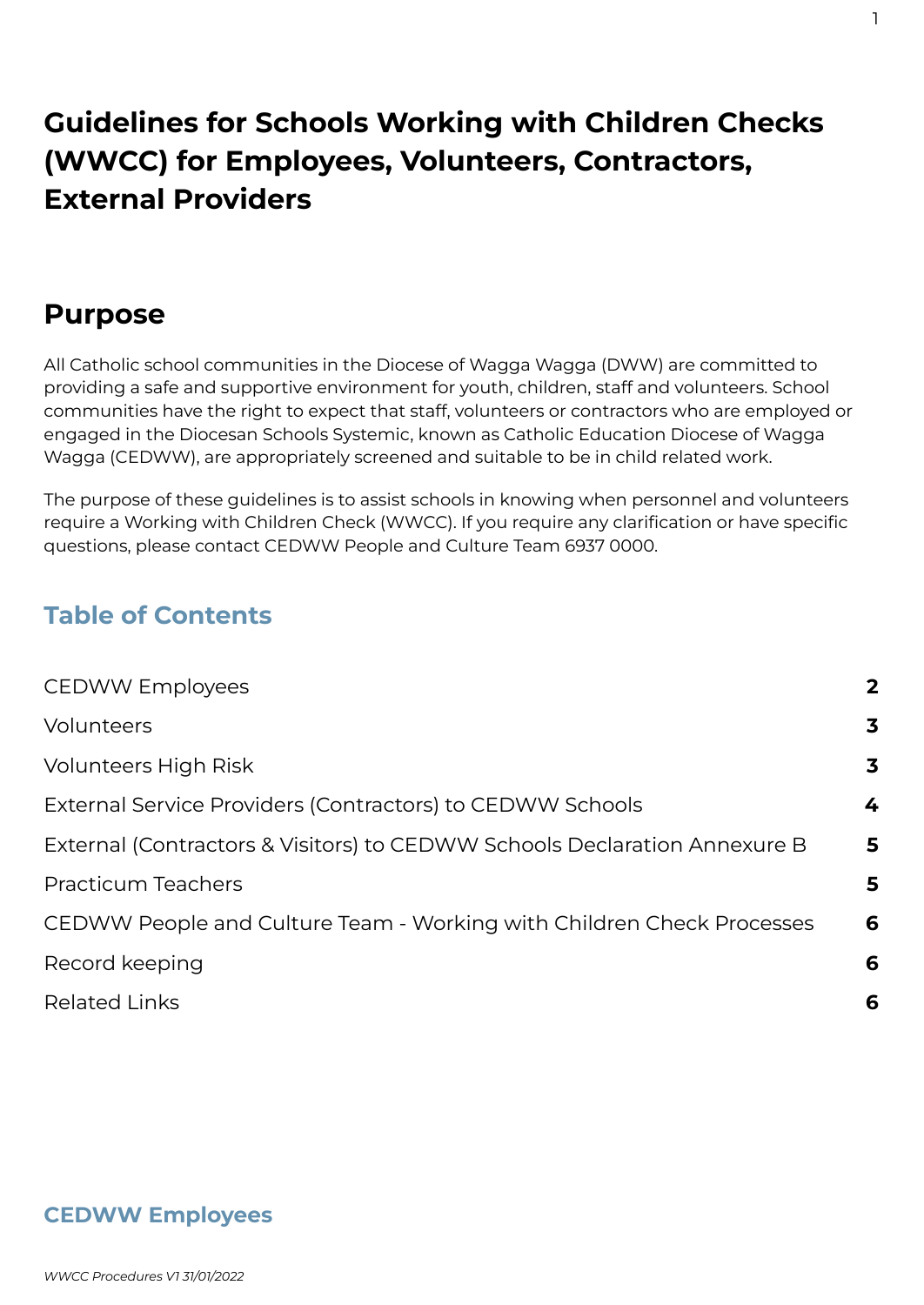A WWCC is a core compliance requirement to work for the Catholic Education Diocese of Wagga Wagga (CEDWW) a valid Working with Children Check must be held at all times.

| <b>Working with Children Check Required</b> |                                     |                          |  |  |
|---------------------------------------------|-------------------------------------|--------------------------|--|--|
| <b>Teaching Staff</b>                       | <b>School Support Staff</b>         | <b>CEDWW Head Office</b> |  |  |
| Principal                                   | Learning & Support -Teachers Assist | All Employees            |  |  |
| Assistant Principal                         | Aboriginal Education Officer        |                          |  |  |
| <b>REC</b>                                  | <b>Business / Finance Managers</b>  |                          |  |  |
| School Chaplian                             | School administration               |                          |  |  |
| <b>Teachers</b>                             | Canteen supervisor & Assistant      |                          |  |  |
| Librarian                                   | Uniform shop staff                  |                          |  |  |
|                                             | Maintenance / Outdoor worker        |                          |  |  |
|                                             | Cleaner                             |                          |  |  |
|                                             | Gardener                            |                          |  |  |
|                                             | <b>ICT</b>                          |                          |  |  |
|                                             | Health Practioners / Nurse          |                          |  |  |
|                                             |                                     |                          |  |  |
|                                             |                                     |                          |  |  |

If your WWCC expires, you will not be able to continue to work in your role, or for CEDWW.

Where a child-related worker is required to hold a WWCC clearance, CEDWW **will not accept a WWCC application number (APP) as meeting WWCC requirements**, regardless of the fact that a valid application is considered sufficient for employment in some other types of employment.

#### **Employee obligations**

**Renewals -** Employees are required to provide CEDWW People and Culture Team with their CLEARED WWCC prior to your expiry date for verification.

Employees will be **stood down without pay** until a valid Working with Children Check has been submitted to the People & Culture Team for verification. *Refer to: [Working](https://docs.google.com/document/d/1_BwPFZxK-6Wnxc_pJo96Wb9hKIIt9wlGiAs-TexUvbE/edit?usp=sharing) with Children Policy*

**Refer to Reminders [CEDWW](https://drive.google.com/file/d/1xXO23qNs1h-V-wMO6dAYXzIdUKf_bXjf/view?usp=sharing) Step by Step WWCC**

Refer to **CEDWW People and Culture Team - Working with Children Check [Processes](#page-6-0)**

#### **NESA - (Teachers only)**

A current NSW Working with Children Check (WWCC) clearance for paid employment is a **mandatory** requirement for accreditation. NESA will verify your clearance with the OCG. You cannot be accredited or employed to teach if your WWCC has not been verified.

Refer to : **NESA Working With Children Check [Requirements](https://educationstandards.nsw.edu.au/wps/portal/nesa/teacher-accreditation/meeting-requirements/wwcc-clearances) Update your NESA online [account](https://educationstandards.nsw.edu.au/wps/portal/nesa/teacher-accreditation/meeting-requirements/wwcc-clearances/apply-for-wwcc)**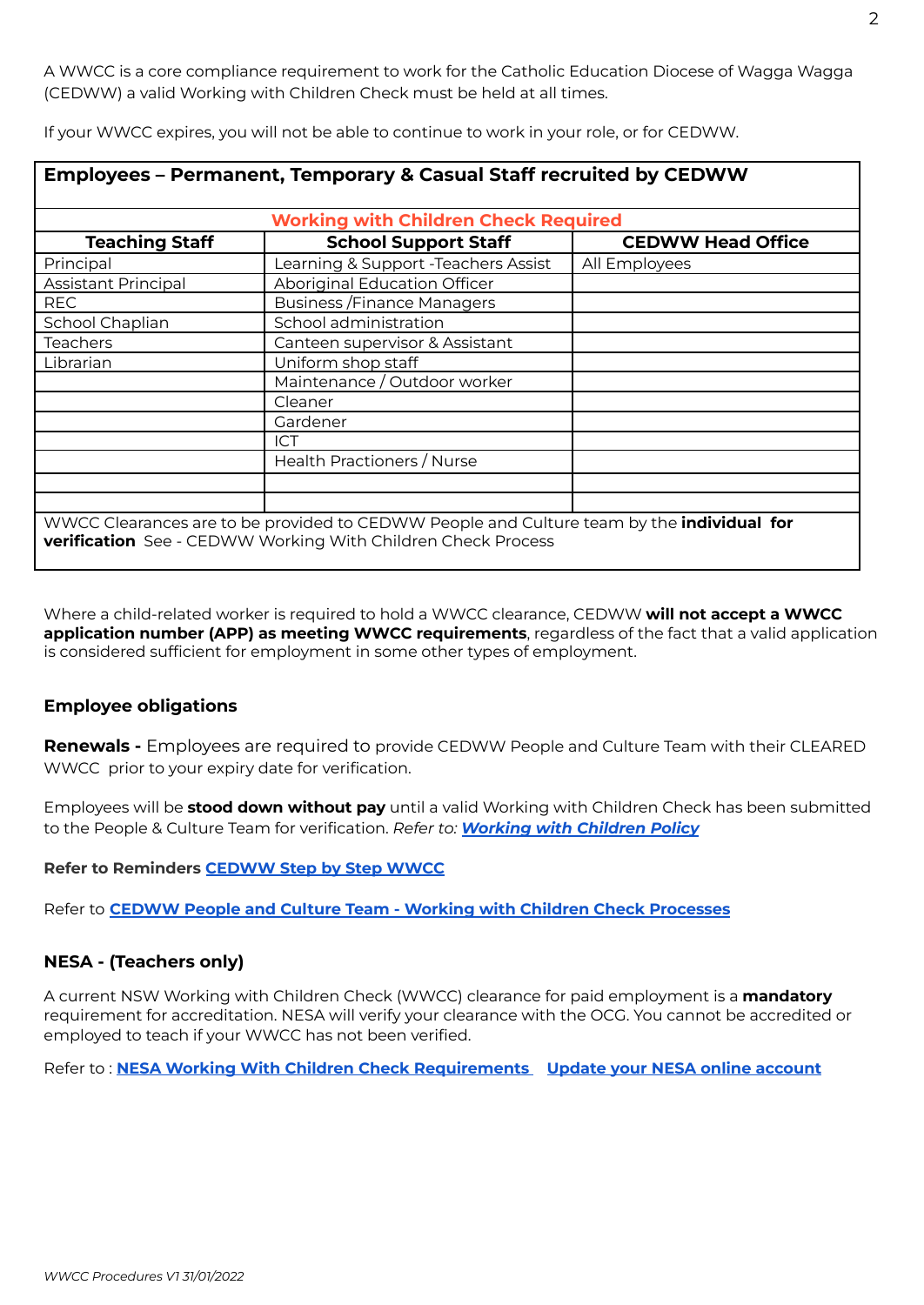<span id="page-3-0"></span>

| <b>Working with Children Check Required</b>                                                                                                                                                                                            | <b>Working with Children Check NOT</b><br>required                                                                                                                                                                                         |
|----------------------------------------------------------------------------------------------------------------------------------------------------------------------------------------------------------------------------------------|--------------------------------------------------------------------------------------------------------------------------------------------------------------------------------------------------------------------------------------------|
| <b>Volunteers who are NOT parents or close relatives</b><br>of a child who will have direct contact with children.                                                                                                                     | Parent/close relative volunteers who will have<br>direct contact with children.                                                                                                                                                            |
| <b>Community Member</b>                                                                                                                                                                                                                | Parent, Spouse, Defacto, Partners                                                                                                                                                                                                          |
| Family Friend                                                                                                                                                                                                                          | Siblings                                                                                                                                                                                                                                   |
| Classroom Helpers                                                                                                                                                                                                                      | Grandparents                                                                                                                                                                                                                               |
| Canteen Volunteers                                                                                                                                                                                                                     | <b>Step Family Members</b>                                                                                                                                                                                                                 |
| Uniform Shop Volunteers                                                                                                                                                                                                                | Aunty, Uncles                                                                                                                                                                                                                              |
| School Excursion (overnight) Volunteers                                                                                                                                                                                                | Niece or Nephew (who is over 18 years)                                                                                                                                                                                                     |
|                                                                                                                                                                                                                                        | Aboriginal and Torres Strait Islander close<br>relatives include people who are part of the<br>extended family or kin of the child according to<br>the indigenous kinship system<br>Speakers and guests invited by the School on           |
|                                                                                                                                                                                                                                        | <b>Special Occassions</b>                                                                                                                                                                                                                  |
| The School is required to submit the WWCC<br><b>Clearance</b> to CEDWW People and Culture for<br>Verification The school is to ensure all Volunteers<br>that require a WWCC receive a verified result<br>before commencing any duties. | <b>Declaration Annexure A must be completed.</b><br>The Declaration only needs to be completed<br>once if there is no break in service for 12 months<br>or more. The Declaration to be retained by the<br>school and accessible if needed. |
| See - CEDWW Working With Children Check<br>Volunteer / Contractor Process                                                                                                                                                              |                                                                                                                                                                                                                                            |

Where a child-related worker is required to hold a WWCC clearance CEDWW **will not accept a WWCC application number (APP) as meeting WWCC requirements**, regardless of the fact that a valid application is considered sufficient for employment in some other types of employment.

### <span id="page-3-1"></span>**Volunteers High Risk**

**Working with Children Check Required**

**All volunteers working in high risk areas (whether or not they are a parent or close relative).**

Providing personal care services to children with disabilities involving intimate contact with those children (such as assistance with toileting, bathing or dressing)

Providing mentoring services as part of a formal mentoring program

One on one contact for extended periods

Attending overnight Camps or Excursions for children

A volunteer Working with Children Check is required (this check is free). **The School is required to submit the WWCC Clearance** to CEDWW People and Culture for Verification, **T***he school is to ensure all Volunteers that require a WWCC receive a verified result before commencing any duties.* See - CEDWW Working With Children Check Volunteer / Contractor Process

Where a child-related worker is required to hold a WWCC clearance, CEDWW **will not accept a WWCC application number (APP) as meeting WWCC requirements**, regardless of the fact that a valid application is considered sufficient for employment in some other types of employment.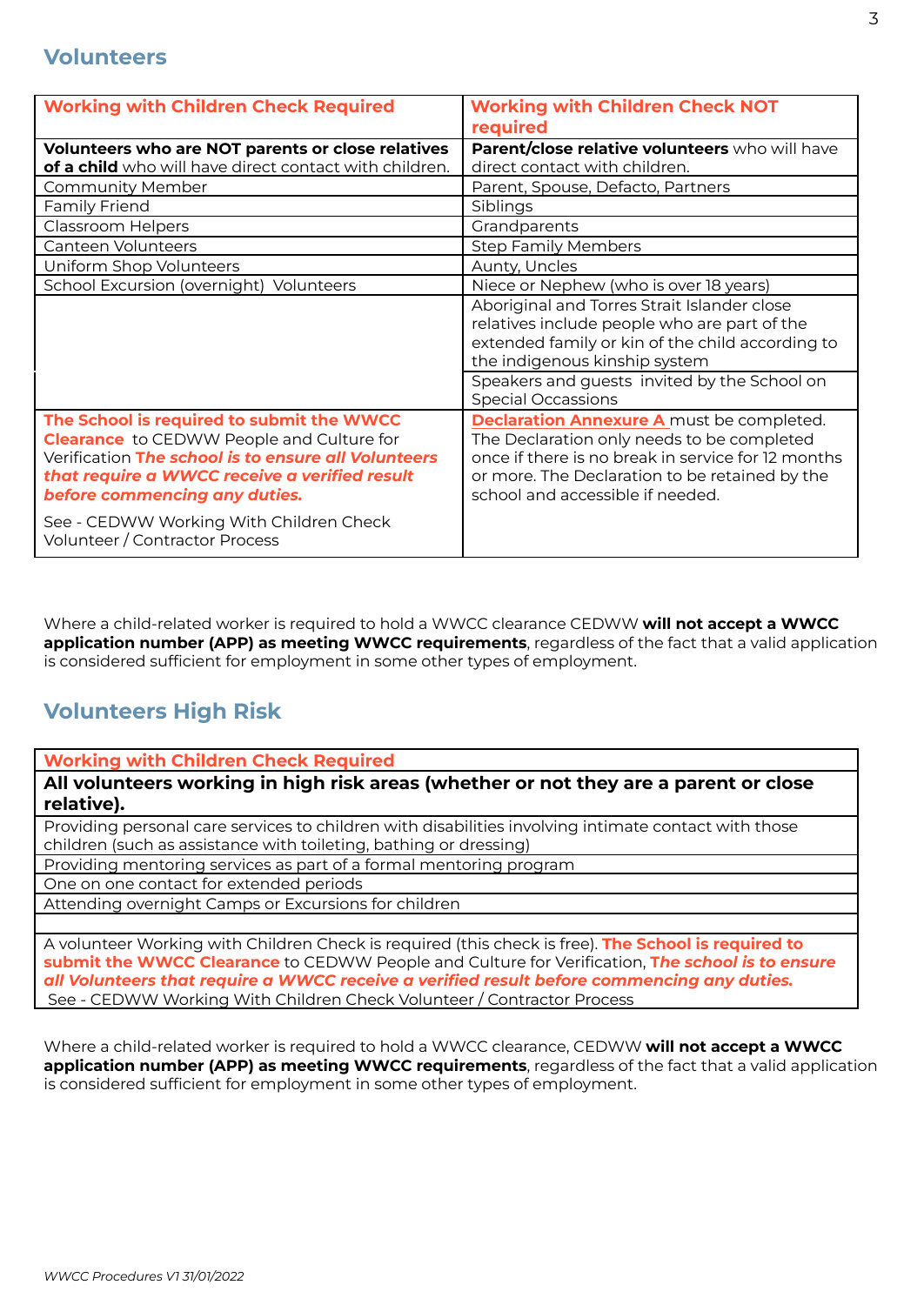### <span id="page-4-0"></span>**External Service Providers (Contractors) to CEDWW Schools**

| <b>Working with Children Check Required</b>                                                                                                                                                                                                                                                                                                                                                                               |                                                                                                                                                                                                                                                                                                                                                                                            |  |  |  |
|---------------------------------------------------------------------------------------------------------------------------------------------------------------------------------------------------------------------------------------------------------------------------------------------------------------------------------------------------------------------------------------------------------------------------|--------------------------------------------------------------------------------------------------------------------------------------------------------------------------------------------------------------------------------------------------------------------------------------------------------------------------------------------------------------------------------------------|--|--|--|
| External service providers or contractors who are<br>self-employed or who are employees of an external<br>organisations i.e. tutors and contractors engaged by<br>the school, CEDWW or parents and who use school<br>premises or who are part of a school program to<br>work directly with students in a supervised or<br>unsupervised capacity and are paid a fee for<br>service either by the school, CEDWW or parents. | External service providers who are self-<br>employed or who are employees of an<br>external organisations i.e. contractors engaged<br>by the school or CEDWW who regularly work<br>within the school setting and although not<br>primarily engaged to work directly with<br>students may have direct, unsupervised<br>contact with students from time to time while<br>on the school site. |  |  |  |
| Dance Instructor, Music tutor, Gymnastic, Tennis,<br>Sports, Self Defence Coach                                                                                                                                                                                                                                                                                                                                           | Regular Trades people (i.e Plumber, Electrician)                                                                                                                                                                                                                                                                                                                                           |  |  |  |
| Speech Pathologist                                                                                                                                                                                                                                                                                                                                                                                                        | Project Officers                                                                                                                                                                                                                                                                                                                                                                           |  |  |  |
| <b>External Consultants</b>                                                                                                                                                                                                                                                                                                                                                                                               | Canteen Licensee & their Staff                                                                                                                                                                                                                                                                                                                                                             |  |  |  |
| Peripatetic tutors                                                                                                                                                                                                                                                                                                                                                                                                        |                                                                                                                                                                                                                                                                                                                                                                                            |  |  |  |
| Transport services, bus drivers or pedestrian<br>supervisors                                                                                                                                                                                                                                                                                                                                                              |                                                                                                                                                                                                                                                                                                                                                                                            |  |  |  |
| Health Services e.g. Immunisation nurses                                                                                                                                                                                                                                                                                                                                                                                  |                                                                                                                                                                                                                                                                                                                                                                                            |  |  |  |
| Contractors providing personal care to children with<br>disabilities involving intimate contact                                                                                                                                                                                                                                                                                                                           |                                                                                                                                                                                                                                                                                                                                                                                            |  |  |  |
| Contractors providing a formal mentoring service                                                                                                                                                                                                                                                                                                                                                                          |                                                                                                                                                                                                                                                                                                                                                                                            |  |  |  |
| Performers, entertainers (individual WWCC<br>required)                                                                                                                                                                                                                                                                                                                                                                    |                                                                                                                                                                                                                                                                                                                                                                                            |  |  |  |
| Contractors whose work will involve direct contact<br>with children for extended periods                                                                                                                                                                                                                                                                                                                                  |                                                                                                                                                                                                                                                                                                                                                                                            |  |  |  |
| School contracted cleaners (individual WWCC<br>required) regardless of times at school or whether or<br>not they work with children                                                                                                                                                                                                                                                                                       |                                                                                                                                                                                                                                                                                                                                                                                            |  |  |  |
| All external service providers or contractors working regularly on the school site who may have direct<br>unsupervised contact with students must produce a current Working With Children Check.<br>* if applicable the CEDWW Vulnerable Persons Code of Conduct Contractors Building/Maintenance must be                                                                                                                 |                                                                                                                                                                                                                                                                                                                                                                                            |  |  |  |

*issued.*

**The School is required to submit the WWCC Clearance** to CEDWW People and Culture for Verification.

**T***he school is to ensure all Contractors that require a WWCC receive a verified result before commencing any duties.*

See - CEDWW Working With Children Check Volunteer / Contractor Process

Where a child-related worker is required to hold a WWCC clearance, CEDWW **will not accept a WWCC application number (APP) as meeting WWCC requirements**, regardless of the fact that a valid application is considered sufficient for employment in some other types of employment.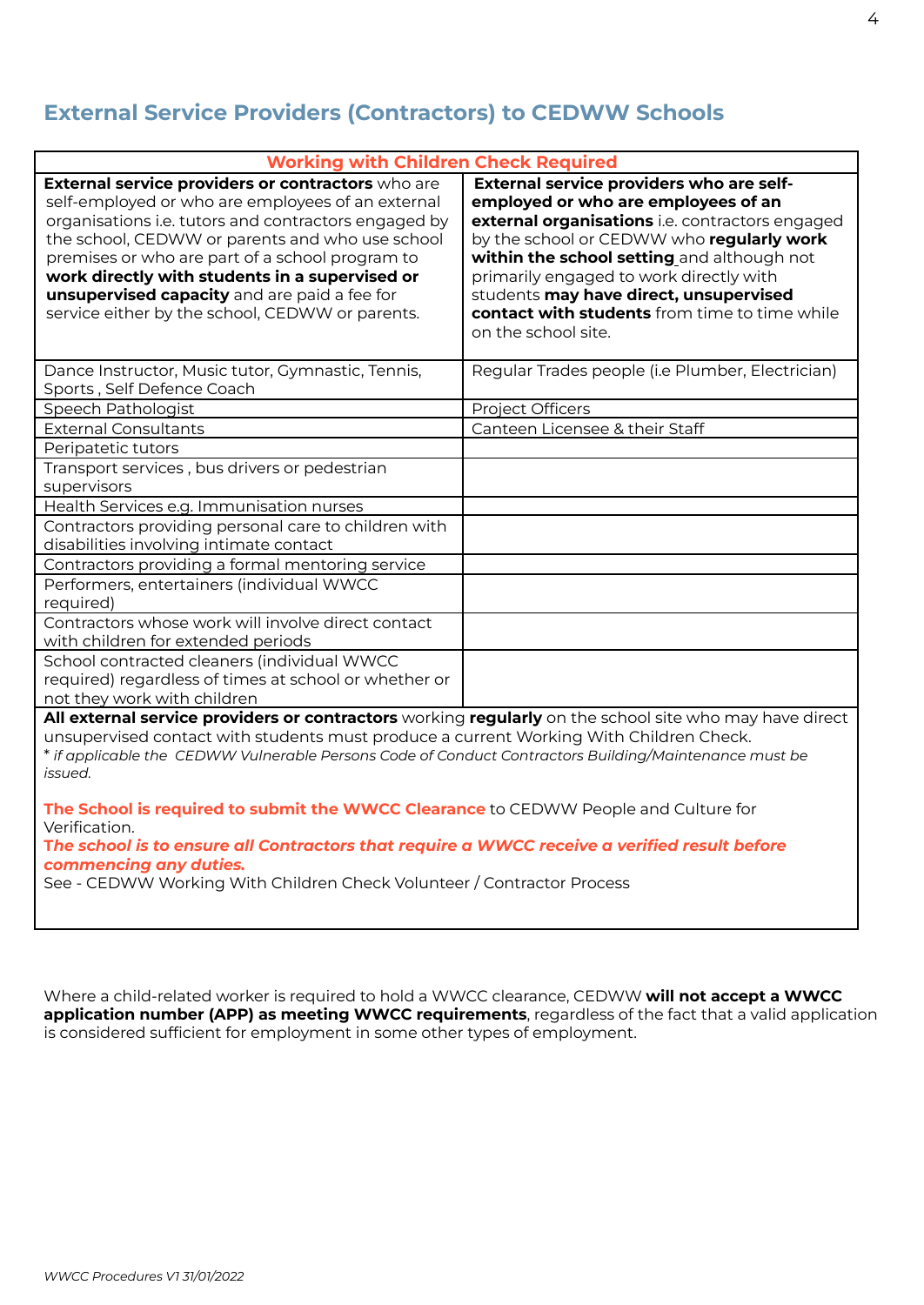### <span id="page-5-0"></span>**External (Contractors & Visitors) to CEDWW Schools Declaration Annexure B**

| Working with Children Check NOT Required - a Declaration form Annexure B must be<br>completed |                                                  |  |  |  |
|-----------------------------------------------------------------------------------------------|--------------------------------------------------|--|--|--|
| <b>External service providers</b> who are self-employed or                                    | Individuals from interstate or overseas who      |  |  |  |
| who are:                                                                                      | perform work in a one off event and the event is |  |  |  |
| a worker who works for a period of not more than a                                            | the only child- related work carried out by the  |  |  |  |
| total of 5 working days in a calendar year, (if the                                           | worker in NSW. Individuals from interstate who   |  |  |  |
| work involves minimal direct contact with children or                                         | hold an interstate working with children check   |  |  |  |
| is supervised when children are present)                                                      | or are exempt from the requirement to have       |  |  |  |
|                                                                                               | such a check in his or her home jurisdiction     |  |  |  |
| Employees of an <b>external organisation</b> . (other than a                                  | whose child related work in NSW is for no more   |  |  |  |
| School Cleaner) who may incidentally come into                                                | than 30 days in any calendar year.               |  |  |  |
| contact with children but is not working with the                                             |                                                  |  |  |  |
| children.                                                                                     | For example:                                     |  |  |  |
| <b>Builders Construction Workers, Trades Person</b><br>$\bullet$                              | Interstate/overseas sporting event visitor       |  |  |  |
| Maintenance inspectors -<br>$\bullet$                                                         | Interstate religious tour visitor                |  |  |  |
| Certain maintenance staff                                                                     | Jamboree                                         |  |  |  |
| Certain administrative/clerical staff<br>$\bullet$<br><b>Health Workers</b><br>$\bullet$      |                                                  |  |  |  |
| Visiting speakers, Adjudicator, Assessor<br>$\bullet$                                         |                                                  |  |  |  |
| Worker who is under 18 years                                                                  |                                                  |  |  |  |
| Police Officers                                                                               |                                                  |  |  |  |
|                                                                                               |                                                  |  |  |  |

**External Contractors & visitors** who do not ordinarily have direct unsupervised contact with students during the course of their work, their contact with children being incidental to their work, are not required to be screened. However, a **[Declaration](https://drive.google.com/file/d/1Zz1FshzuBN1KpRRvgZpihkJMF4UdK3hQ/view?usp=sharing) form Annexure B** must be completed stating they do not have a criminal record that makes them a prohibited person.

*This process is managed by the school and the declaration forms are retained by the school.*

### <span id="page-5-1"></span>**Practicum Teachers**

#### **Working With Children Check Required**

Schools are permitted to engage **Practicum teachers** who are undertaking practical training as part of an educational course.

Tertiary students undertaking practical training or seeking to undertake an unpaid internship or associate program including people undertaking practical training as part of an educational or vocational course are required to have their Working With Children Check (WWCC) clearance verified for WWCC compliance.

#### **It is the university's responsibility to inform the prac teachers of this obligation.**

**\*** Practicum or Work Placement WWCC - School induction document must be completed.

**The School is required to submit the WWCC Clearance** to CEDWW People and Culture for Verification, **T***he school is to ensure all Practicum Teachers receive a verified result prior to the commencement of the practicum placement.*

See - CEDWW Working With Children Check Volunteer / Contractor Process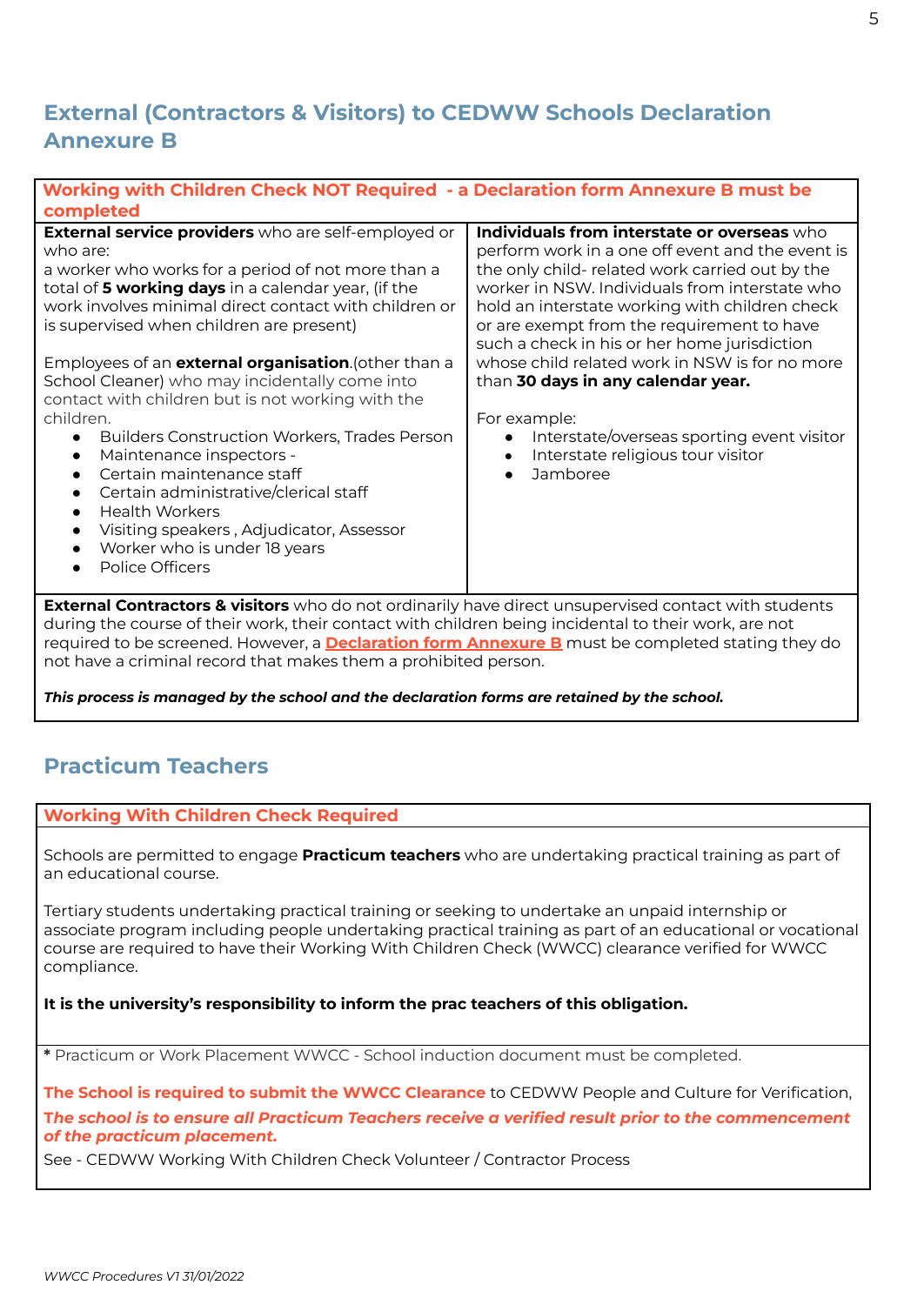#### <span id="page-6-0"></span>**CEDWW People and Culture Team - Working with Children Check Processes**

- 1. Renewals: When a WWCC is due for renewal it has to be verified. Employee's have an obligation to advise Catholic Education Wagga Wagga (employer) of their new expiry date and their WWCC number by submitting a **[Working](https://service.ww.catholic.edu.au/support/catalog/items/34) with Children Check renewal form.**
- 2. CEDWW People and Culture will then verify the Working with Children Check, a confirmation email of verification being cleared will be sent.
- 3. Once a cleared verification has been received, the PHRIS employment record will be updated to reflect the new expiry date.
- 4. Go to the **WWCC Step by Step Guide** on how to renew or apply for a Working with Children Check.

If you have any concerns or need assistance please contact **[hr@ww.catholic.edu.](mailto:hr@ww.catholic.edu)au**. or phone 69370000

#### <span id="page-6-1"></span>**Record keeping**

#### **Employees**

Records showing the worker's WWCC clearance and the date on which each clearance was verified will be kept by CEDWW, this information is held in the relevant HR system (PHRIS).

a) For recruitment coordinated by CEDWW People & Culture Team, this information is captured through the relevant HR system. Once entered into the system for verification, it is captured automatically and no further action is required.

b) For Volunteers and Contactors, a Central Database will be created and maintained by the CEDWW People & Culture Team. WWCC clearance and the date on which each clearance was verified will be kept by CEDWW for seven years post verification.

CEDWW will retain WWCC records

- during the period in which the worker carries out child-related work for the employer, and
- for a period of at least 7 years after the worker ceases to carry out child-related work for the employer.